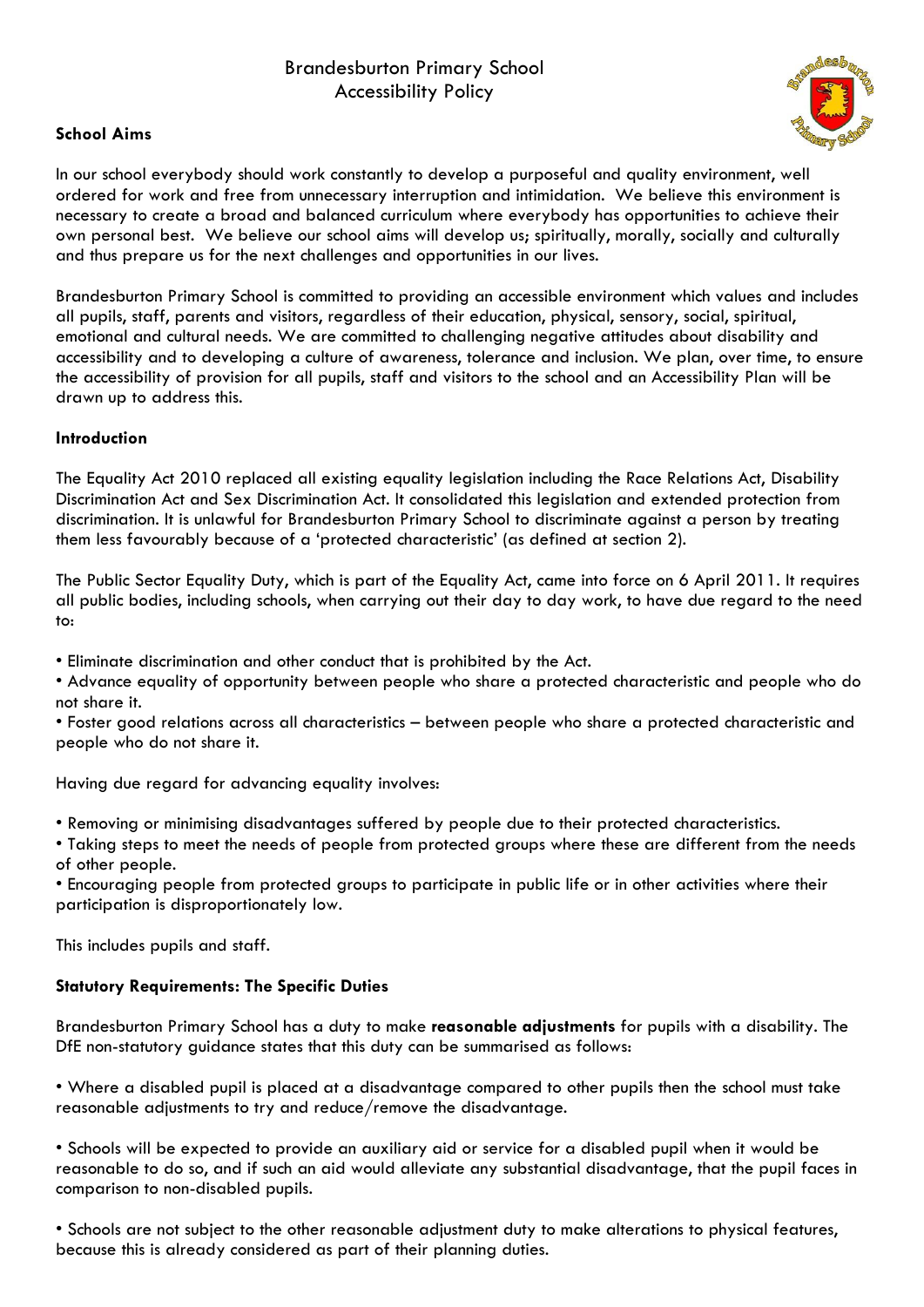# **2. Definitions**

**Protected Characteristics -** It is unlawful for us to discriminate against a pupil, prospective pupil, parent, member of staff by treating them less favourably because of their

- Age
- Disability
- Gender
- Gender reassignment
- Race
- Religion, faith or belief including lack of belief
- Sexual orientation
- Marriage and civil partnership
- Pregnancy and maternity

This includes:

- Admissions
- The way education is provided to pupils
- The way pupils are able to access any benefit, facility or service
- Excluding a pupil or subjecting them to any other detriment

**Disability -** as when a person has a 'physical or mental impairment which has a substantial and long term adverse effect on that person's ability to carry out normal day to day activities.' Some specified medical conditions, such as HIV, multiple sclerosis and some cancers are considered as disabilities, regardless of their effect.

**Long Term Disability -** is defined as lasting, or likely to last, for at least 12 months.

**Disability Special Provision** - we will treat disabled pupils more favourably than non-disabled pupils by making reasonable adjustments to put them on a more level footing with pupils without disabilities, either through reasonable practices or auxiliary aids and services. This will be complemented by our Accessibility Plans.

**Reasonable adjustments** Factors we may consider when assessing the reasonableness of an adjustment may include the financial or other resources required for the adjustment, its effectiveness, its effect on other pupils, health and safety requirements and whether aids have been made available through the Special Educational Needs route. Cost will be a factor in determining what is reasonable.

We will generally try to ensure that disabled pupils can play as full a part as possible in school life and the reasonable adjustments duty will help support this. However, there will be times when adjustments cannot be made because to do so would have a detrimental effect on our other pupils and would, therefore, not be reasonable. For example, if we put on a geography field trip which necessarily involved climbing and walking over rough ground, we would fully consider alternatives to accommodate a disabled pupil in a wheelchair. However, after it had been determined that there was no viable alternative or way of enabling the disabled pupil to participate or be involved, we would not have to cancel the trip as originally planned. This is unlikely to constitute direct discrimination or failure to make a reasonable adjustment.

Many pupils with a disability will have an EHC plan and auxiliary aids provided by East Riding of Yorkshire Council and so may not require anything further. However, if the disabled pupil does not have an EHC Plan (or the plan does not provide the necessary aid), then the duty to consider reasonable adjustments and provide such auxiliary aids will fall to the school.

### **Accessibility Plans** are implemented to ensure that:

- the extent to which disabled pupils can participate in the curriculum is increased
- the physical environment of the school is improved to enable disabled pupils to take better advantage of education, benefits, facilities and services provided
- the availability of accessible information to disabled pupils is improved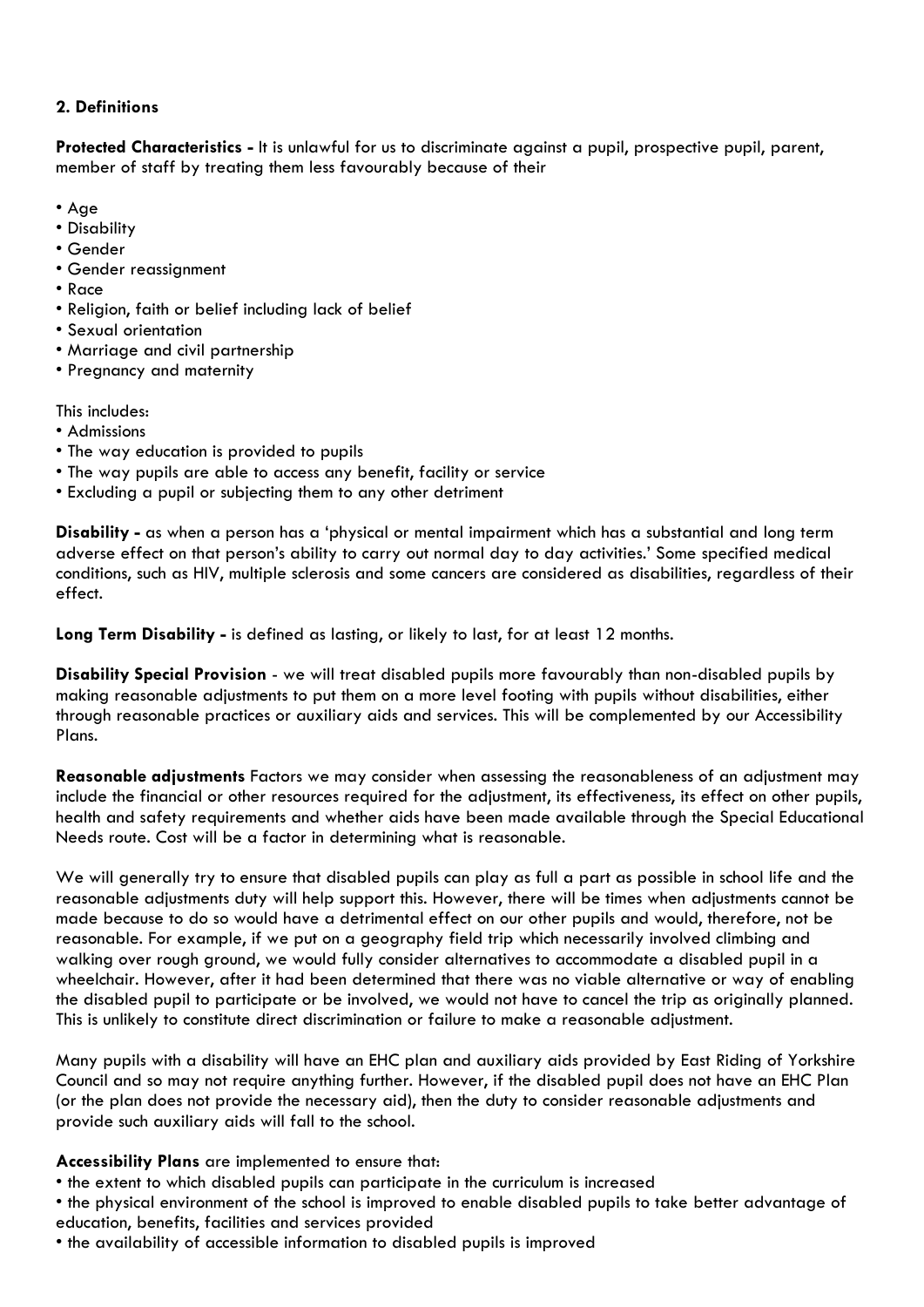**Parents** - Any reference to a parent in this policy is a wide reference (as in education law generally) not only to a pupil's birth parents, but to adoptive, step and foster parents, or other persons who have parental responsibility for, or who have care of, a pupil.

**Staff** includes teaching and non-teaching staff.

### **3. Responsibilities**

This Accessibility Policy and Plan are drawn up in compliance with current legislation and requirements as specified in Schedule 10, relating to Disability, of the Equality Act 2010.

School Governors are accountable for ensuring;

- implementation
- that regard is given to the need to provide adequate resources for the implementation.
- review and reporting on progress is undertaken.

The lead Governor for this is: Mrs E Lee

The head teacher is responsible for:

• Providing accurate and appropriate information to the Governing body to enable them to publish and demonstrate compliance with the Public Sector Equality Duty.

• Making sure that steps are taken to address the school's accessibility plan.

• Making sure that equality and access plans are readily available and that the Governors, staff, pupils, parents and guardians know about them.

• Providing regular information for staff and Governors about progress against the accessibility plan.

• Taking appropriate action in cases of discrimination.

All staff are responsible for:

- Eliminating discrimination and other conduct that is prohibited by the Act.
- Advancing equality of opportunity between people who share a protected characteristic and people who do not share it.

• Fostering good relations across all characteristics – between people who share a protected characteristic and people who do not share it.

Visitors and contractors are responsible for following the Accessibility Policy.

### **4. Our Accessibility Aims**

**Brandesburton Primary School** plans over time to increase the accessibility of provision for all pupils, staff and visitors to the school.

Our aims are:

1. Increasing the extent to which disabled pupils can participate in the school curriculum and can access the physical environment of the school

2. Improving the delivery of written information to disabled pupils, staff, parents and visitors in an appropriate format.

3. Improving the physical environment of the school to increase the extent to which disabled pupils can take advantage of their education and associated services

#### **Engagement and Consultation**

The following people were engaged and consulted upon in the development of this Policy:

Governors Teaching staff Non-teaching staff